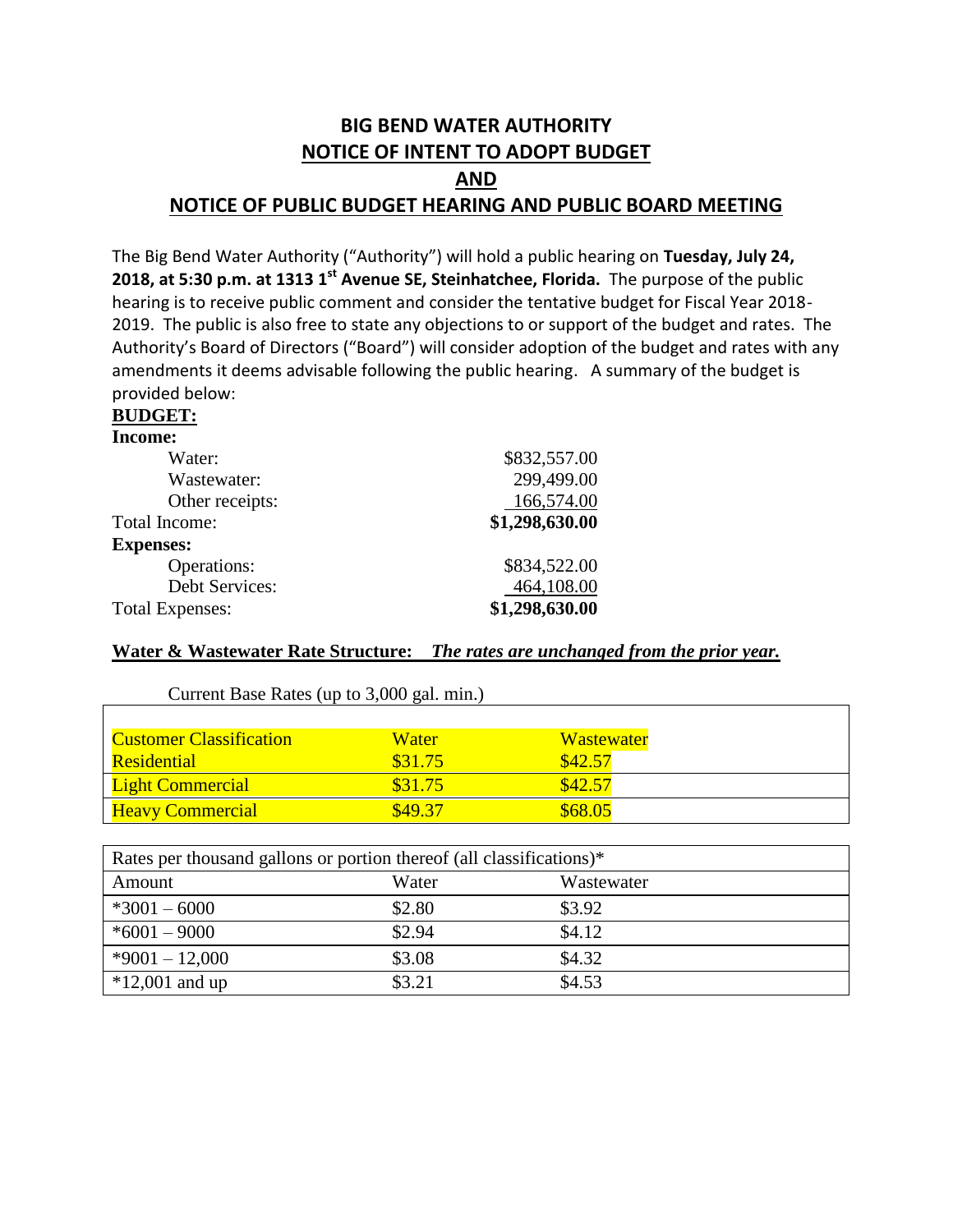## **WATER METER - NEW INSTALLATION - CONNECTION FEES:**

- **• COMMERCIAL- WATER ACCOUNT: \$1600.00 (INC. BFP) BASED ON 5/8" METER. 1" OR ABOVE UPGRADE TO BE DETERMINED BASED ON COST OF MATERIALS. (INC. DOUBLE CHECK VALVE)**
- **• SINGLE FAMILY HOME - WATER ACCOUNT: \$1600.00 (INC. BFP) BASED ON 5/8" METER.UPGRADE TO 1" OR ABOVE TO BE DETERMINED BY BASED ON COST OF MATERIALS (INC. DOUBLE CHECK VALVE).**
- **RECREATIONAL VEHICLE PARK: \$480.00 PER R/V SITE PLUS:**
	- CONNECTION AGREEMENT REQUIRED WITH AUTHORITY

• DEVELOPER PAYS ALL COSTS FOR WATER INFRASTRUCTURE FROM MASTER METER TO R/V SITES.

• ALL INFRASTRUCTURE TO BE DESIGNED TO AUTHORITY SPECIFICATIONS.

• ALL INFRASTRUCTURE TO BE DEDICATED TO AUTHORITY PER CONNECTION AGREEMENT.

INFRASTRUCTURE SUBJECT TO INSPECTION AND APPROVAL BY AUTHORITY PRIOR TO

ACCEPTANCE.

• MASTER METER REQUIRED AND SIZED PER CONNECTION AGREEMENT.

### • **NEW SUBDIVISION –\$1600.00 PER HOUSE PLUS:**

• CONNECTION AGREEMENT REQUIRED WITH AUTHORITY

• DEVELOPER PAYS ALL COSTS FOR WATER INFRASTRUCTURE FOR SUBDIVISION.

• INDIVIDUAL METERS REQUIRED FOR ALL HOMES.

• ALL INFRASTRUCTURE TO BE DESIGNED TO AUTHORITY SPECIFICATIONS.

• ALL INFRASTRUCTURE TO BE DEDICATED TO AUTHORITY PER CONNECTION AGREEMENT. INFRASTRUCTURE SUBJECT TO INSPECTION AND

APPROVAL BY AUTHORITY PRIOR TO

ACCEPTANCE.

• AUTHORITY, AT ITS SOLE DISCRETION, MAY REQUIRE MASTER METER FOR NEW SUBDIVISION IN ADDITION TO INDIVIDUAL METERS.

### **SEWER - NEW INSTALLATION - CONNECTION FEES:**

- **COMMERCIAL – SINGLE STATION SEWER ACCOUNT: \$6500.00, ADDITIONAL COST MAY BE REQUIRED DUE TO DISTANCE TO FORCE MAIN.**
- **COMMERCIAL – DUAL STATION SEWER ACCOUNT: \$20,000.00, ADDITIONAL COST MAY BE REQUIRED DUE TO DISTANCE TO FORCE MAIN.**
- **RESIDENTIAL – SINGLE FAMILY HOME - SEWER ACCOUNT: \$6500.00, ADDITIONAL COST MAY BE REQUIRED DUE TO DISTANCE TO FORCE MAIN.**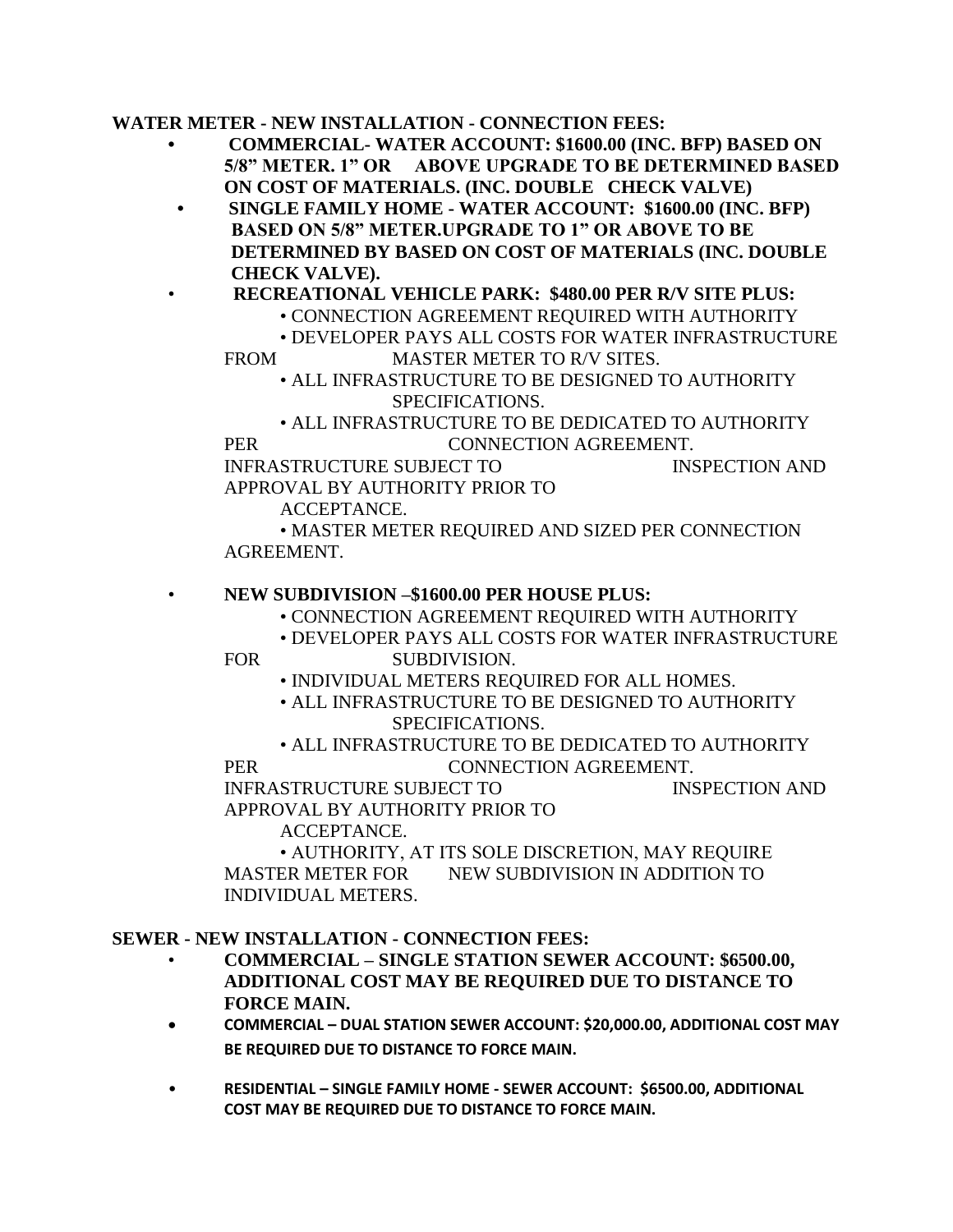#### **• RECREATIONAL VEHICLE PARK: \$750.00 PER R/V SITE PLUS:**

• CONNECTION AGREEMENT REQUIRED WITH AUTHORITY

• DEVELOPER PAYS ALL COSTS FOR WASTEWATER INFRASTRUCTURE INCLUDING COLLECTION SYSTEM, (COMMON LIFT STATION), AND EXTENSION

TO EXISTING FORCE MAIN.

• ALL INFRASTRUCTURE TO BE DESIGNED TO AUTHORITY SPECIFICATIONS.

• ALL INFRASTRUCTURE TO BE DEDICATED TO AUTHORITY PER CONNECTION AGREEMENT. INFRASTRUCTURE SUBJECT TO INSPECTION AND APPROVAL BY AUTHORITY PRIOR TO ACCEPTANCE.

**• NEW SUBDIVISION \$2500.00 – WITH COMMON AREA LIFT STATION-PER HOUSE PLUS:**

• CONNECTION AGREEMENT REQUIRED WITH AUTHORITY • DEVELOPER PAYS ALL COSTS FOR WASTEWATER INFRASTRUCTURE INCLUDING COLLECTION SYSTEM, (COMMON LIFT STATION), AND EXTENSION TO EXISTING FORCE MAIN.

> • ALL INFRASTRUCTURE TO BE DESIGNED TO AUTHORITY SPECIFICATIONS.

• ALL INFRASTRUCTURE TO BE DEDICATED TO AUTHORITY PER CONNECTION AGREEMENT. INFRASTRUCTURE SUBJECT TO INSPECTION AND

APPROVAL BY AUTHORITY PRIOR TO ACCEPTANCE.

**RE-READ METER (CUSTOMER REQUESTED):** \$25.00 (IF NO ERROR)

**TEMPORARY TURN ON:** \$75.00 PLUS WATER USED

#### **LATE PAYMENTS: AFTER 15 DAYS FROM DUE DATE:** \$5.00

**• 40 DAYS FROM BILLING DATE LATE:** DISCONNECT

**RECONNECT: LESS THAN 60 DAYS:** \$50.00  **MORE THAN 60 DAYS**: \$150.00

**NSF CHECKS:** \$25.00

**• AFTER SECOND OFFENSE:** CASH OR MONEY ORDER ONLY

**DEPOSIT – WATER (RESIDENTIAL):** \$50.00 **SEWER (RESIDENTIAL):** \$50.00 **DEPOSIT – SEWER (COMMERCIAL):** \$250.00 **SEWER (COMMERICAL):** \$250.00